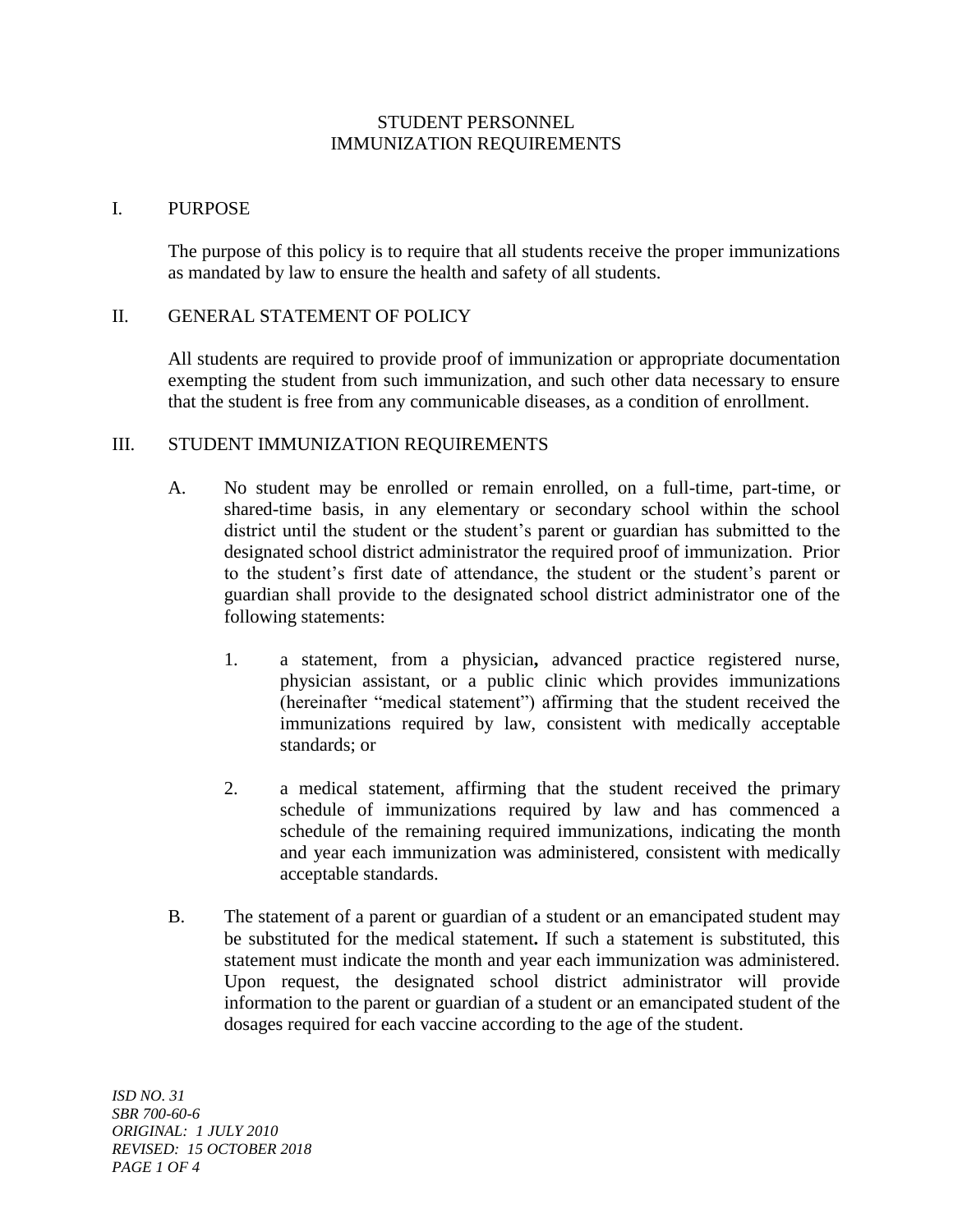- C. The parent or guardian of persons receiving instruction in a home school shall submit one of the statements set forth in Section III.A. or III.B., above, or statement of immunization set forth in Section IV., below, to the superintendent of the school district by October 1 of the first year of their home schooling in Minnesota and the grade 7 year.
- D. When there is evidence of the presence of a communicable disease, or when required by any state or federal agency and/or state or federal law, students and/or their parents or guardians may be required to submit such other health care data as is necessary to ensure that the student has received any necessary immunizations and/or is free of any communicable diseases. No student may be enrolled or remain enrolled in any elementary or secondary school within the school district until the student or the student's parent or guardian has submitted the required data.
- E. The school district may allow a student transferring into a school a maximum of 30 days to submit a statement specified in Section III.A. or III.B., above, or Section IV., below. Students who do not provide the appropriate proof of immunization or the required documentation related to an applicable exemption of the student from the required immunization within the specified time frames shall be excluded from school until such time as the appropriate proof of immunizations or exemption documentation has been provided.
- F. If a person who is not a Minnesota resident enrolls in a school district online learning course or program that delivers instruction to the person only by computer and does not provide any teacher or instructor contact time or require classroom attendance, the person is not subject to the immunization, statement, and other requirements of this policy.

# IV. EXEMPTIONS FROM IMMUNIZATION REQUIREMENTS

Students will be exempt from the foregoing immunization requirements under the following circumstances:

- A. The parent or guardian of a minor student or an emancipated student submits a signed medical statement affirming that the immunization of the student is contraindicated for medical reasons or that laboratory confirmation of the presence of adequate immunity exists; or
- B. The parent or guardian of a minor student or an emancipated student submits his or her notarized statement stating the student has not been immunized because of the conscientiously held beliefs of the parent, guardian or student.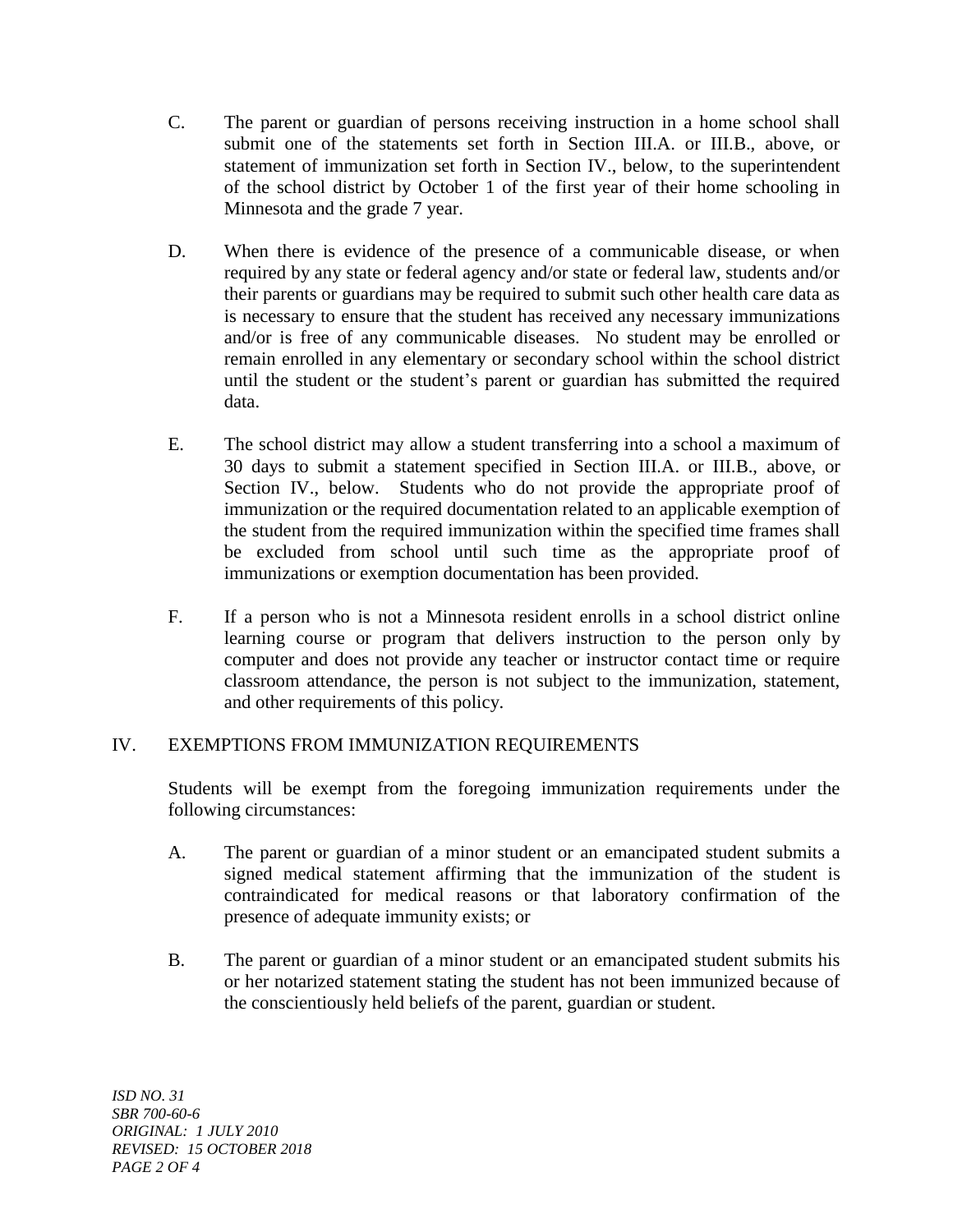## V. NOTICE OF IMMUNIZATION REQUIREMENTS

- A. The school district will develop and implement a procedure to:
	- 1. notify parents and students of the immunization and exemption requirements by use of a form approved by the Department of Health;
	- 2. notify parents and students of the consequences for failure to provide required documentation regarding immunizations;
	- 3. review student health records to determine whether the required information has been provided; and
	- 4. make reasonable arrangements to send a student home when the immunization requirements have not been met and advise the student and/or the student's parent or guardian of the conditions for re-enrollment.
- B. The notice provided shall contain written information describing the exemptions from immunization as permitted by law. The notice shall be in a font size at least equal to the font size and style as the immunization requirements and on the same page as the immunization requirements.

## VI. IMMUNIZATION RECORDS

- A. The school district will maintain a file containing the immunization records for each student in attendance at the school district for at least five years after the student attains the age of majority.
- B. Upon request, the school district may exchange immunization data with persons or agencies providing services on behalf of the student. Immunization data is private student data and disclosure of such data shall be governed by SBR 700- 60-1: Protection and Privacy of Pupil Records.
- C. The designated school district administrator will assist a student and/or the student's parent or guardian in the transfer of the student's immunization file to the student's new school within 30 days of the student's transfer.
- D. Upon request of a public or private post-secondary educational institution, the designated school district administrator will assist in the transfer of the student's immunization file to the post-secondary educational institution.

## VII. OTHER

Within 60 days of the commencement of each new school term, the school district will forward a report to the Commissioner of the Department of Education stating the number

*ISD NO. 31 SBR 700-60-6 ORIGINAL: 1 JULY 2010 REVISED: 15 OCTOBER 2018 PAGE 3 OF 4*